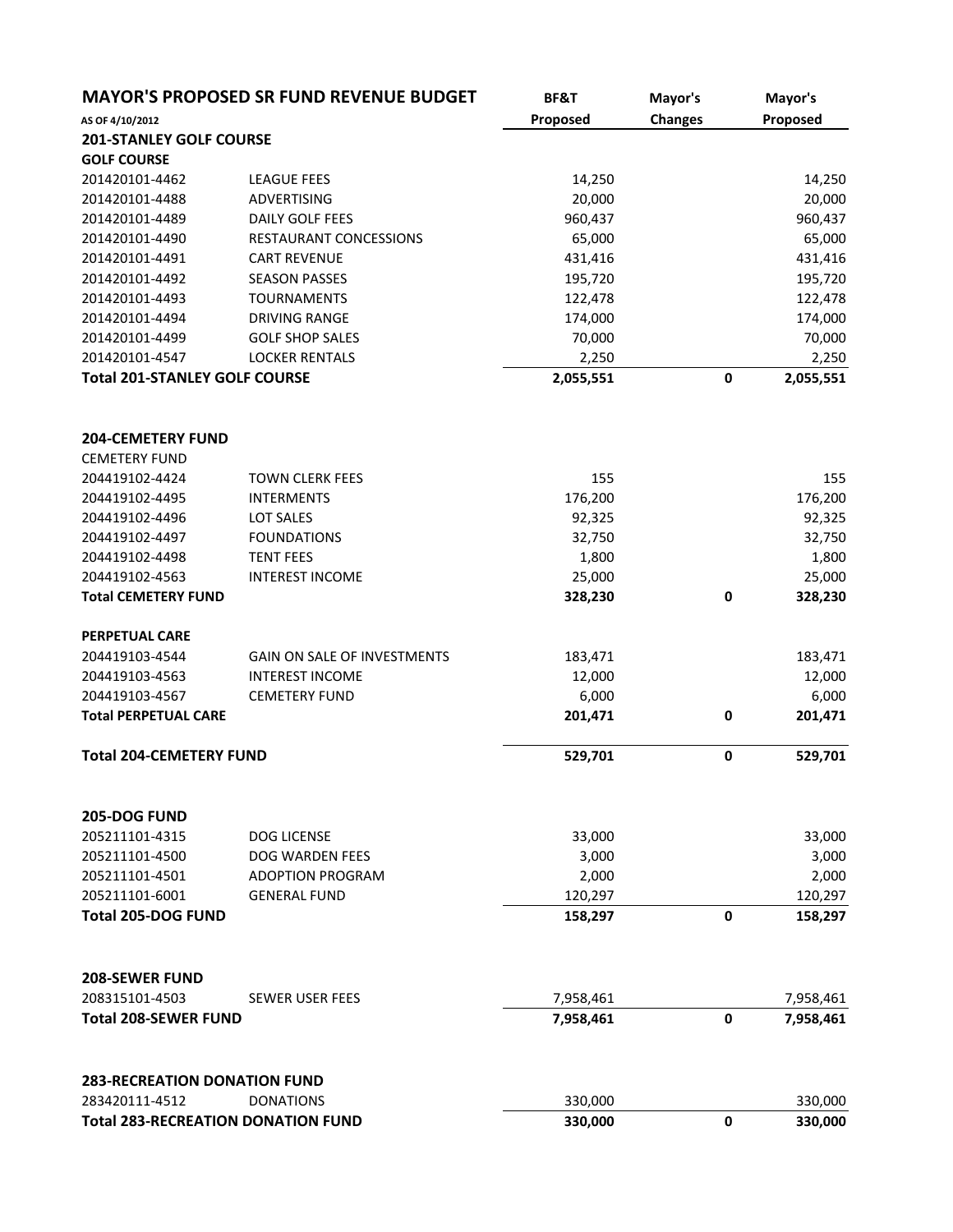|                                         | <b>MAYOR'S PROPOSED SR FUND REVENUE BUDGET</b> | BF&T         | Mayor's        | Mayor's      |
|-----------------------------------------|------------------------------------------------|--------------|----------------|--------------|
| AS OF 4/10/2012                         |                                                | Proposed     | <b>Changes</b> | Proposed     |
|                                         |                                                |              |                |              |
| 702-MEDICAL SELF INS FD                 |                                                |              |                |              |
| 702627103-4479                          | <b>BOARD OF EDUCATION</b>                      | 17,150,230   |                | 17,150,230   |
| 702627103-4526                          | <b>CITY EMPLOYEE CONTRIBUTION</b>              | 948,558      |                | 948,558      |
| 702627103-4527                          | <b>BOE EMPLOYEE CONTRIBUTION</b>               | 3,574,866    |                | 3,574,866    |
| 702627103-4528                          | POST RETIREMENT BENEFIT PYMTS                  | 999,312      |                | 999,312      |
| 702627103-4529                          | YOUTH MUSEUM                                   | 20,997       |                | 20,997       |
| 702627103-4531                          | <b>WATER DEPT</b>                              | 960,172      |                | 960,172      |
| 702627103-4548                          | <b>SEWER</b>                                   | 197,038      |                | 197,038      |
| 702627103-4566                          | <b>STANLEY GOLF COURSE</b>                     | 55,087       |                | 55,087       |
| 702627103-4567                          | <b>CEMETERY FUND</b>                           | 68,208       |                | 68,208       |
| 702627103-4568                          | <b>DMD</b>                                     | 122,603      |                | 122,603      |
| 702627103-4577                          | MUNICIPAL ECONOMIC DEV AGENCY                  | 26,118       |                | 26,118       |
| 702627103-6001                          | <b>GENERAL FUND</b>                            | 12,702,266   | (5,773,322)    | 6,928,944    |
| <b>Total 702-MEDICAL SELF INS FD</b>    |                                                | 36,825,455   | (5,773,322)    | 31,052,133   |
|                                         |                                                |              |                |              |
| <b>703-WORKERS COMPENSATION FUND</b>    |                                                |              |                |              |
| 703627105-4479                          | <b>BOARD OF EDUCATION</b>                      | 262,000      |                | 262,000      |
| 703627105-4504                          | YOUTH SERVICE BUREAU                           | 901          |                | 901          |
| 703627105-4530                          | <b>CLAIM REIMBURSEMENT</b>                     | 30,000       |                | 30,000       |
| 703627105-4531                          | <b>WATER DEPT</b>                              | 40,000       |                | 40,000       |
| 703627105-4544                          | <b>GAIN ON SALE OF INVESTMENTS</b>             | 300,000      |                | 300,000      |
| 703627105-4548                          | <b>SEWER</b>                                   | 375,563      |                | 375,563      |
| 703627105-4563                          | <b>INTEREST INCOME</b>                         | 500,000      |                | 500,000      |
| 703627105-4566                          | <b>STANLEY GOLF COURSE</b>                     | 11,993       |                | 11,993       |
| 703627105-4567                          | <b>CEMETERY FUND</b>                           | 9,466        |                | 9,466        |
| 703627105-4571                          | REVENUE FROM FUND BALANCE                      | 0            | 1,173,750      | 1,173,750    |
| 703627105-6001                          | <b>GENERAL FUND</b>                            | 1,173,750    | (1, 173, 750)  | 0            |
|                                         | <b>Total 703-WORKERS COMPENSATION FUND</b>     | 2,703,673    | 0              | 2,703,673    |
| <b>704-GEN LIABILITY INSURANCE FUND</b> |                                                |              |                |              |
| 704625102-4532                          | <b>OUTSIDE INSURANCE REIMB</b>                 | 21,000       |                | 21,000       |
| 704625102-4533                          | <b>INDIVIDUAL CLAIMS</b>                       | 5,000        |                | 5,000        |
| 704625102-4544                          | <b>GAIN ON SALE OF INVESTMENTS</b>             | 19,750       |                | 19,750       |
| 704625102-4548                          | <b>SEWER</b>                                   | 5,000        |                | 5,000        |
|                                         | <b>TREE DAMAGE</b>                             |              |                |              |
| 704625102-4549<br>704625102-4561        | MISCELLANEOUS REVENUE                          | 2,000<br>500 |                | 2,000<br>500 |
|                                         | <b>INTEREST INCOME</b>                         | 50,000       |                |              |
| 704625102-4563                          |                                                |              |                | 50,000       |
| 704625102-4567                          | <b>CEMETERY FUND</b>                           | 2,500        |                | 2,500        |
| 704625102-6001                          | <b>GENERAL FUND</b>                            | 69,000       |                | 69,000       |
|                                         | <b>Total 704-GEN LIABILITY INSURANCE FUND</b>  | 174,750      | $\mathbf 0$    | 174,750      |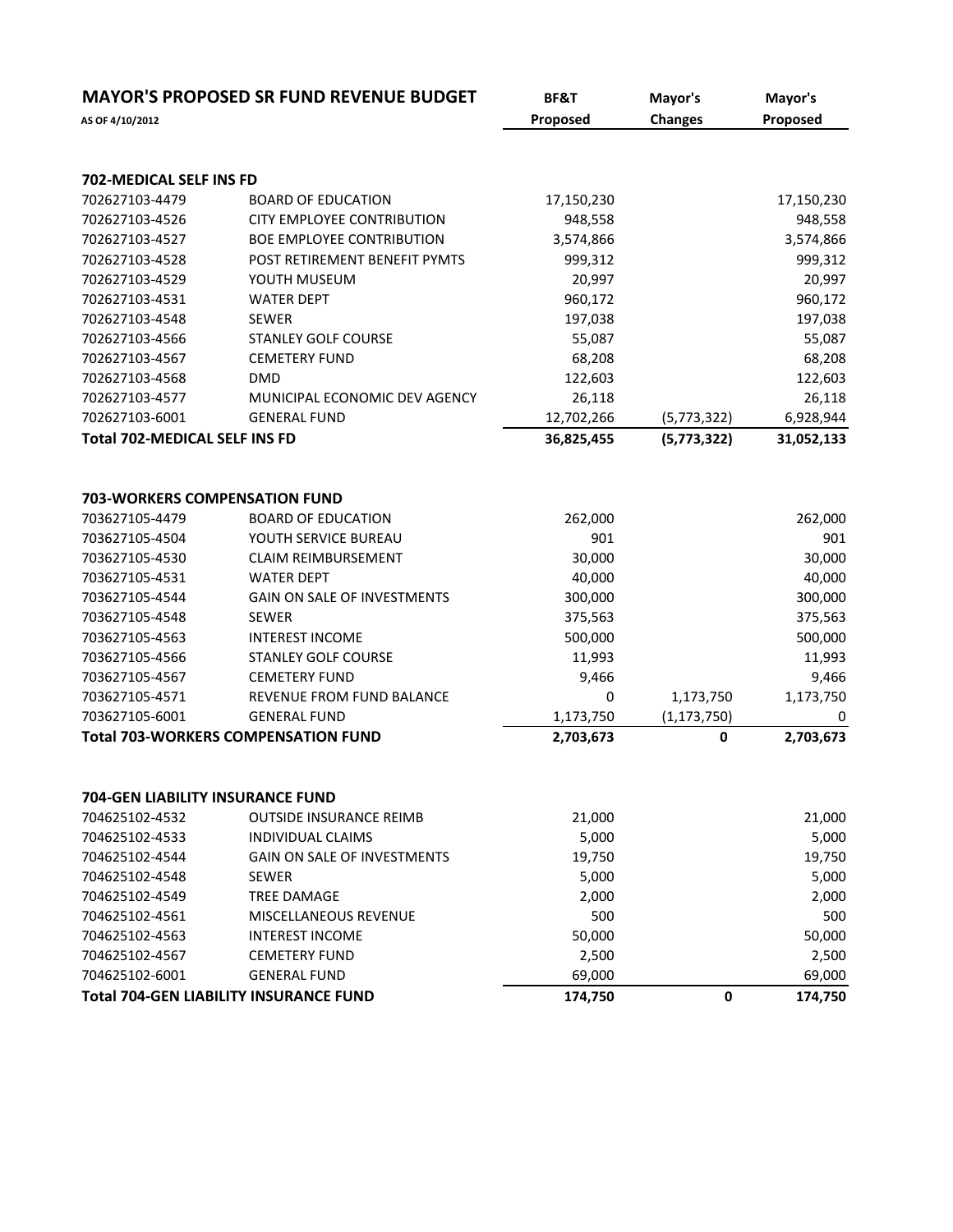| <b>MAYOR'S PROPOSED SR FUND REVENUE BUDGET</b> |                                            | BF&T       | Mayor's        | Mayor's    |
|------------------------------------------------|--------------------------------------------|------------|----------------|------------|
| AS OF 4/10/2012                                |                                            | Proposed   | <b>Changes</b> | Proposed   |
| 930-WATER FUND                                 |                                            |            |                |            |
|                                                | <b>COMPUTER ACCOUNTS</b>                   | 9,000,000  |                | 9,000,000  |
|                                                | <b>MONTHLY ACCOUNTS</b>                    | 40,000     |                | 40,000     |
|                                                | <b>BERLIN WATER &amp; SEWER COMMISSION</b> | 600,000    |                | 600,000    |
|                                                | <b>KENSINGTON FIRE DISTRICT</b>            | 750,000    |                | 750,000    |
|                                                | <b>BRISTOL WATER</b>                       | 275,000    |                | 275,000    |
|                                                | <b>PATTON BROOK WELL LEASE</b>             | 106,924    |                | 106,924    |
|                                                | <b>FIRE PROTECTION CHARGES</b>             | 140,000    |                | 140,000    |
|                                                | ACCOUNTS RECEIVABLE (REIMB CHGS)           | 130,000    |                | 130,000    |
|                                                | <b>INTEREST &amp; PENALITES RECEIVED</b>   | 476,000    |                | 476,000    |
|                                                | <b>OUT OF TOWN HYDRANT CHARGES</b>         | 40,000     |                | 40,000     |
|                                                | <b>GRAVEL SALE - O &amp; G INDUSTRIES</b>  | 5,000      |                | 5,000      |
|                                                | PUBLIC WORKS ADMIN PAYMENT                 | 170,800    |                | 170,800    |
|                                                | <b>INTEREST EARNED ON INVESTMENTS</b>      | 30,000     |                | 30,000     |
|                                                | <b>MISC REVENUE</b>                        | 50,000     |                | 50,000     |
|                                                | TRANSFER FROM FUND BALANCE                 | 2,182,585  | (59,160)       | 2,123,425  |
| <b>Total 930-WATER FUND</b>                    |                                            | 13,996,309 | (59,160)       | 13,937,149 |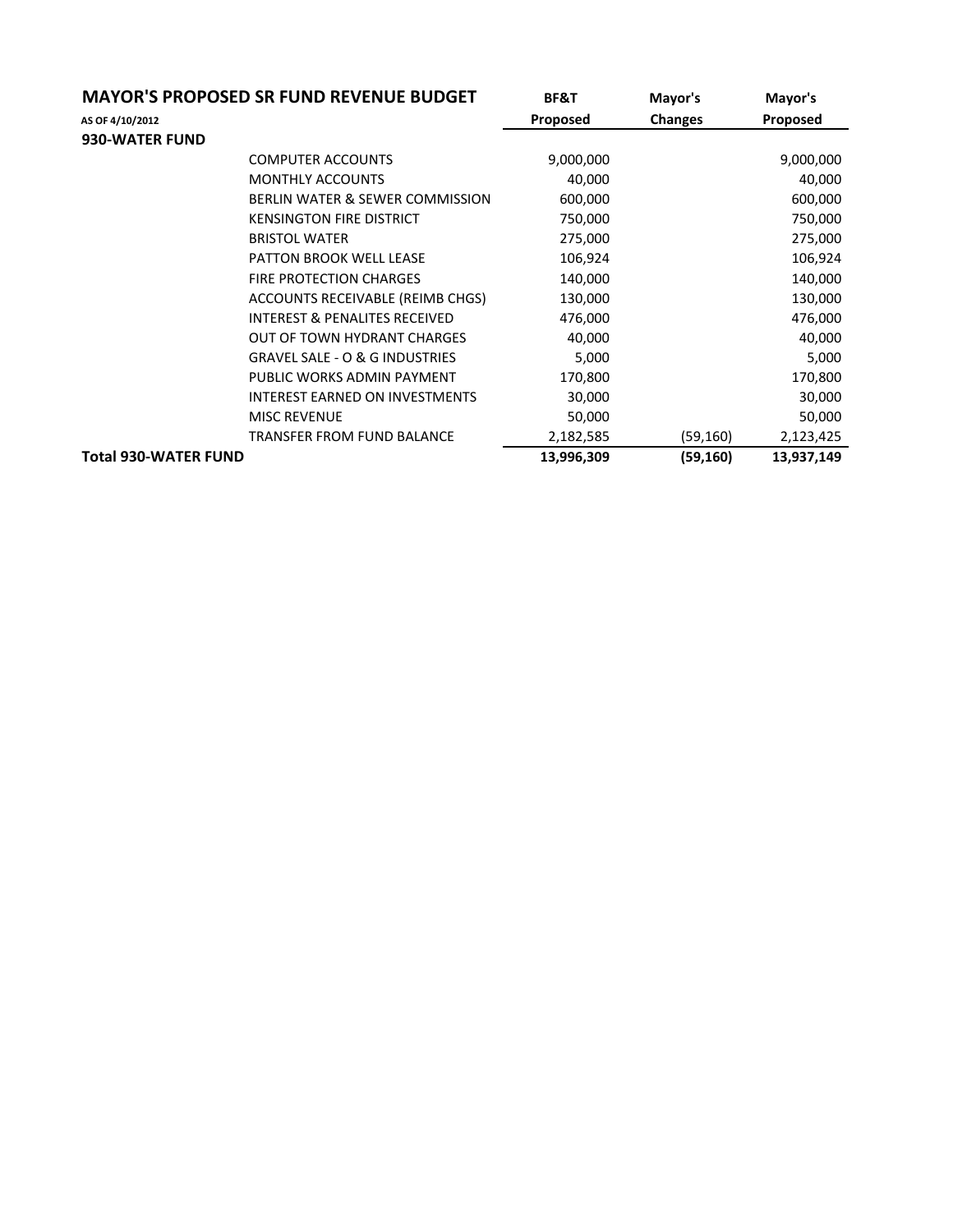|                                | <b>MAYOR'S PROPOSED SR FUND EXPENDITURE BUDGE</b> | BF&T      | Mayor's        | Mayor's          |
|--------------------------------|---------------------------------------------------|-----------|----------------|------------------|
|                                |                                                   | Proposed  | <b>Changes</b> | Proposed         |
| <b>201-STANLEY GOLF COURSE</b> |                                                   |           |                |                  |
| <b>GOLF COURSE</b>             |                                                   |           |                |                  |
| 201420101-5121                 | <b>FULL TIME SALARIES</b>                         | 421,383   | (421, 383)     | 0                |
| 201420101-5122                 | <b>OVERTIME</b>                                   | 65,000    | (65,000)       | $\boldsymbol{0}$ |
| 201420101-5123                 | <b>LONGEVITY</b>                                  | 3,925     | (3,925)        | 0                |
| 201420101-5124                 | PART TIME SALARIES                                | 69,000    | (69,000)       | 0                |
| 201420101-5125                 | <b>TEMPORARY SALARIES</b>                         | 86,000    | (86,000)       | $\Omega$         |
| 201420101-5127                 | UNIFORMS & CLOTHING                               | 3,500     |                | 3,500            |
| 201420101-5131                 | PILO/RET INCENTIVE                                | 7,200     | (7,200)        | 0                |
| 201420101-5220                 | <b>MERF EMPLOYER</b>                              | 55,565    | (55, 565)      | $\mathbf 0$      |
| 201420101-5225                 | ANTHEM                                            | 110,439   | (110, 439)     | 0                |
| 201420101-5227                 | <b>WORKERS COMP</b>                               | 11,993    | (11,993)       | 0                |
| 201420101-5228                 | MM/LIFE INS                                       | 1,125     | (1, 125)       | $\boldsymbol{0}$ |
| 201420101-5231                 | <b>MEDICARE</b>                                   | 7,908     | (7,908)        | 0                |
| 201420101-5260                 | UNEMPLOYMENT COMP                                 | 25,000    | (25,000)       | $\Omega$         |
| 201420101-5331                 | PROFESSIONAL SERVICES                             | 229,000   |                | 229,000          |
| 201420101-5337                 | TRAINING/CONFERENCES                              | 4,200     |                | 4,200            |
| 201420101-5352                 | <b>DATA PROCESSING</b>                            | 15,000    |                | 15,000           |
| 201420101-5411                 | <b>WATER/SEWER CHARGES</b>                        | 12,000    |                | 12,000           |
| 201420101-5412                 | <b>TELECOMMUNICATIONS</b>                         | 4,500     |                | 4,500            |
| 201420101-5435                 | <b>BLDG GROUNDS MAINT &amp; REPAIRS</b>           | 24,000    |                | 24,000           |
| 201420101-5436                 | <b>EQUIPMENT MAINT &amp; REPAIR</b>               | 36,000    |                | 36,000           |
| 201420101-5440                 | RENTALS/SUPPLIES EQUIP                            | 64,000    |                | 64,000           |
| 201420101-5522                 | FIRE EXT COVERAGE                                 | 4,914     |                | 4,914            |
| 201420101-5550                 | PRINTING AND ADVERTISING                          | 22,700    |                | 22,700           |
| 201420101-5610                 | POSTAGE, COPIES & SCANS                           | 375       |                | 375              |
| 201420101-5611                 | <b>OFFICE SUPPLIES</b>                            | 2,600     |                | 2,600            |
| 201420101-5616                 | CHEMICALS/FERTILIZER                              | 125,000   |                | 125,000          |
| 201420101-5621                 | <b>HEAT AND GAS</b>                               | 20,000    |                | 20,000           |
| 201420101-5622                 | <b>ELECTRICITY</b>                                | 54,000    |                | 54,000           |
| 201420101-5624                 | MOTOR FUEL/OIL                                    | 23,500    |                | 23,500           |
| 201420101-5659                 | <b>OPERATING MATERIAL &amp; SUPPLIES</b>          | 35,000    |                | 35,000           |
| 201420101-5660                 | <b>VEHICLE DAMAGE &amp; EQ SUPPLIES</b>           | 2,400     |                | 2,400            |
| 201420101-5740                 | OTHER MISC EQUIP                                  | 60,891    |                | 60,891           |
| 201420101-5810                 | DUES/FEES/MEMBERSHIPS                             | 4,300     |                | 4,300            |
| 201420101-5818                 | <b>CREDIT CARD FEES</b>                           | 18,000    |                | 18,000           |
| 201420101-5867                 | DEBT ISSUANCE COST                                | 100,433   |                | 100,433          |
| 201420101-5871                 | CONTINGENCY                                       | 4,000     |                | 4,000            |
| 201420101-5872                 | <b>REFUNDS</b>                                    | 1,000     |                | 1,000            |
| 201420101-5895                 | <b>GOLF SHOP SALES</b>                            | 70,000    |                | 70,000           |
| 201420101-5897                 | MISCELLANEOUS                                     | 700       |                | 700              |
| 201420101-5899                 | <b>BOE APPROPRIATION ROLLUP</b>                   | 0         |                | 0                |
| 201420101-7010                 | <b>OTHER FUNDS</b>                                | 75,000    |                | 75,000           |
| 201420101-7001                 | <b>TRANS TO GF</b>                                | 0         | 864,538        | 864,538          |
| <b>Total GOLF COURSE</b>       |                                                   | 1,881,551 | 0              | 1,881,551        |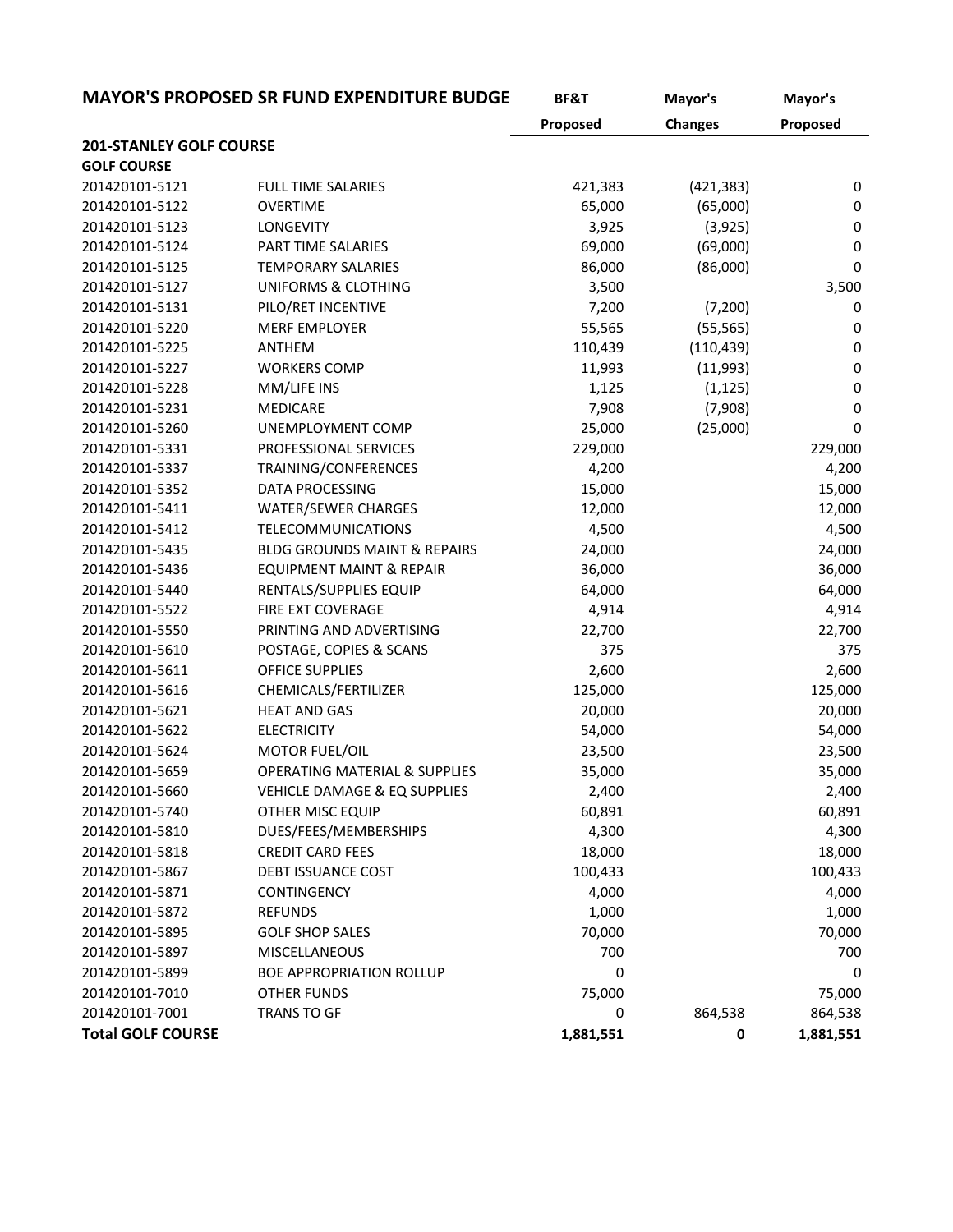## MAYOR'S PROPOSED SR FUND EXPENDITURE BUDGE BERT Mayor's Mayor's Mayor's

|                                | MATUR 3 PROPOSED SR FOND EAPENDITURE BODGE | <b>BF&amp;I</b> | iviayor s      | iviayor s |
|--------------------------------|--------------------------------------------|-----------------|----------------|-----------|
|                                |                                            | Proposed        | <b>Changes</b> | Proposed  |
| <b>DRIVING RANGE</b>           |                                            |                 |                |           |
| 201420102-5331                 | PROFESSIONAL SERVICES                      | 38,750          | 0              | 38,750    |
| 201420102-5352                 | DATA PROCESSING                            | 3,000           | 0              | 3,000     |
| 201420102-5435                 | <b>BLDG GROUNDS MAINT &amp; REPAIRS</b>    | 8,000           | 0              | 8,000     |
| 201420102-5436                 | <b>EQUIPMENT MAINT &amp; REPAIR</b>        | 8,000           | 0              | 8,000     |
| 201420102-5550                 | PRINTING AND ADVERTISING                   | 3,748           | 0              | 3,748     |
| 201420102-5622                 | <b>ELECTRICITY</b>                         | 3,000           | 0              | 3,000     |
| 201420102-5659                 | <b>OPERATING MATERIAL &amp; SUPPLIES</b>   | 8,000           | 0              | 8,000     |
| 201420102-5746                 | <b>MISC CAPITAL PROJECTS</b>               | 5,000           | 0              | 5,000     |
| 201420102-5818                 | <b>CREDIT CARD FEES</b>                    | 2,000           | 0              | 2,000     |
| 201420102-5867                 | <b>DEBT ISSUANCE COST</b>                  | 94,502          | 0              | 94,502    |
| 201420102-5897                 | <b>MISCELLANEOUS</b>                       | 0               | 0              | 0         |
| <b>Total Driving Range</b>     |                                            | 174,000         | 0              | 174,000   |
| <b>Total Stanley Golf Fund</b> |                                            | 2,055,551       | 0              | 2,055,551 |

## 204-CEMETERY FUND CEMETERY FUND

| 204419102-5121 | <b>FULL TIME SALARIES</b>                | 196,391  | (196, 391) | 0           |
|----------------|------------------------------------------|----------|------------|-------------|
| 204419102-5122 | <b>OVERTIME</b>                          | 20,000   | (20,000)   | 0           |
| 204419102-5123 | <b>LONGEVITY</b>                         | 1,225    | (1, 225)   | $\mathbf 0$ |
| 204419102-5124 | <b>PART TIME SALARIES</b>                | 72,000   | (72,000)   | 0           |
| 204419102-5127 | UNIFORMS & CLOTHING                      | 1,000    |            | 1,000       |
| 204419102-5220 | <b>MERF EMPLOYER</b>                     | 25,383   | (25, 383)  | 0           |
| 204419102-5225 | <b>ANTHEM</b>                            | 600      | (600)      | 0           |
| 204419102-5227 | <b>WORKERS COMP</b>                      | 9,466    | (9,466)    | 0           |
| 204419102-5231 | <b>MEDICARE</b>                          | 4,412    | (4, 412)   | 0           |
| 204419102-5235 | <b>EMPLOYEE PENSION &amp; BENEFITS</b>   | 73,089   | (73,089)   | 0           |
| 204419102-5260 | UNEMPLOYMENT COMP                        | 12,000   | (12,000)   | 0           |
| 204419102-5331 | PROFESSIONAL SERVICES                    | $\Omega$ |            | $\Omega$    |
| 204419102-5336 | <b>OTHER PURCHASE SVCS</b>               | 2,000    |            | 2,000       |
| 204419102-5352 | <b>DATA PROCESSING</b>                   | 3,900    |            | 3,900       |
| 204419102-5411 | <b>WATER/SEWER CHARGES</b>               | 6,500    |            | 6,500       |
| 204419102-5412 | <b>TELECOMMUNICATIONS</b>                | 50       |            | 50          |
| 204419102-5435 | <b>BLDG GROUNDS MAINT &amp; REPAIRS</b>  | 6,000    |            | 6,000       |
| 204419102-5436 | <b>EQUIPMENT MAINT &amp; REPAIR</b>      | 6,200    |            | 6,200       |
| 204419102-5522 | <b>FIRE EXT COVERAGE</b>                 | 5,500    |            | 5,500       |
| 204419102-5540 | <b>ADVERTISING</b>                       | 500      |            | 500         |
| 204419102-5610 | POSTAGE, COPIES & SCANS                  | 85       |            | 85          |
| 204419102-5611 | <b>OFFICE SUPPLIES</b>                   | 400      |            | 400         |
| 204419102-5617 | <b>CANINE SUPPLIES</b>                   | 0        |            | 0           |
| 204419102-5621 | <b>HEAT AND GAS</b>                      | 10,000   |            | 10,000      |
| 204419102-5622 | <b>ELECTRICITY</b>                       | 7,000    |            | 7,000       |
| 204419102-5624 | MOTOR FUEL/OIL                           | 11,000   |            | 11,000      |
| 204419102-5659 | <b>OPERATING MATERIAL &amp; SUPPLIES</b> | 6,200    |            | 6,200       |
| 204419102-5660 | VEHICLE DAMAGE & EQ SUPPLIES             | 4,000    |            | 4,000       |
| 204419102-5740 | OTHER MISC EQUIP                         | 12,000   |            | 12,000      |
| 204419102-5820 | <b>GATE FEES</b>                         | 0        |            | 0           |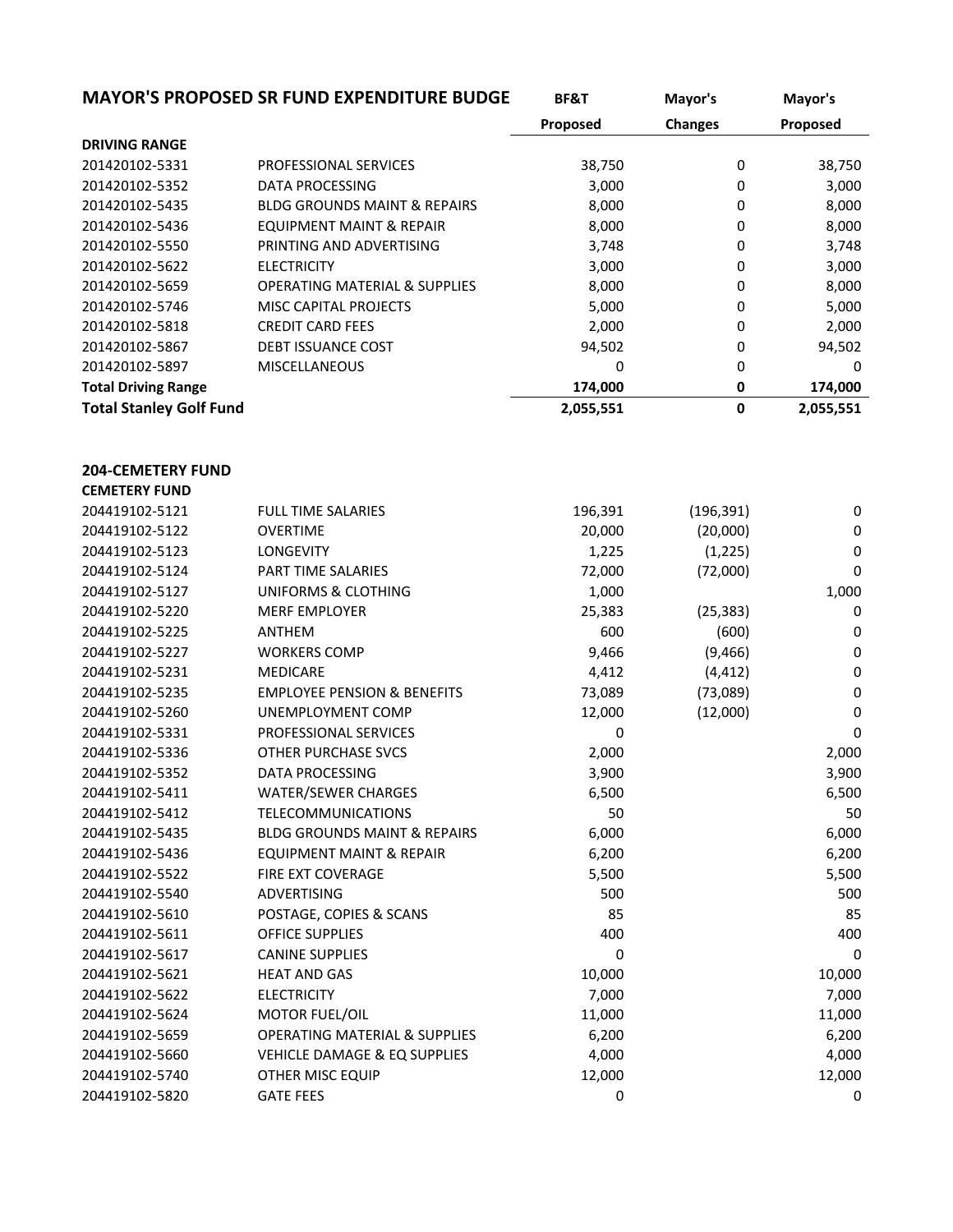|                                | <b>MAYOR'S PROPOSED SR FUND EXPENDITURE BUDGE</b> | BF&T      | Mayor's        | Mayor's  |
|--------------------------------|---------------------------------------------------|-----------|----------------|----------|
|                                |                                                   | Proposed  | <b>Changes</b> | Proposed |
| 204419102-5821                 | <b>TOWN CLK FEES</b>                              | 300       |                | 300      |
| 204419102-5897                 | <b>MISCELLANEOUS</b>                              | 1,800     |                | 1,800    |
| 204419102-7001                 | <b>TRANS TO GF</b>                                | 0         | 414,566        | 414,566  |
| 204419102-7010                 | <b>OTHER FUNDS</b>                                | 0         |                | 0        |
| <b>Total CEMETERY FUND</b>     |                                                   | 499,001   | 0              | 499,001  |
| <b>PERPETUAL CARE</b>          |                                                   |           |                |          |
| 204419103-5228                 | MM/LIFE INS                                       | 0         |                | 0        |
| 204419103-5874                 | <b>INVESTMENT MGT FEES</b>                        | 20,000    |                | 20,000   |
| 204419103-7010                 | <b>OTHER FUNDS</b>                                | 10,700    |                | 10,700   |
| <b>Total PERPETUAL CARE</b>    |                                                   | 30,700    | 0              | 30,700   |
| <b>Total 204-CEMETERY FUND</b> |                                                   | 529,701   | $\mathbf 0$    | 529,701  |
| 205-DOG FUND                   |                                                   |           |                |          |
| 205211101-5121                 | <b>FULL TIME SALARIES</b>                         | 64,748    |                | 64,748   |
| 205211101-5122                 | <b>OVERTIME</b>                                   | 30,000    |                | 30,000   |
| 205211101-5123                 | <b>LONGEVITY</b>                                  | 575       |                | 575      |
| 205211101-5124                 | PART TIME SALARIES                                | $\pmb{0}$ |                | 0        |
| 205211101-5125                 | <b>TEMPORARY SALARIES</b>                         | 5,000     |                | 5,000    |
| 205211101-5127                 | UNIFORMS & CLOTHING                               | 1,000     |                | 1,000    |
| 205211101-5223                 | PENSION POLICE AND FIRE                           | 5,941     |                | 5,941    |
| 205211101-5231                 | <b>MEDICARE</b>                                   | 73        |                | 73       |
| 205211101-5331                 | PROFESSIONAL SERVICES                             | 6,000     |                | 6,000    |
| 205211101-5336                 | <b>OTHER PURCHASE SVCS</b>                        | 0         |                | 0        |
| 205211101-5337                 | TRAINING/CONFERENCES                              | 100       |                | 100      |
| 205211101-5411                 | <b>WATER/SEWER CHARGES</b>                        | 300       |                | 300      |
| 205211101-5412                 | <b>TELECOMMUNICATIONS</b>                         | 300       |                | 300      |
| 205211101-5440                 | RENTALS/SUPPLIES EQUIP                            | 200       |                | 200      |
| 205211101-5522                 | FIRE EXT COVERAGE                                 | 200       |                | 200      |
| 205211101-5550                 | PRINTING AND ADVERTISING                          | 3,000     |                | 3,000    |
| 205211101-5610                 | POSTAGE, COPIES & SCANS                           | 2,000     |                | 2,000    |
| 205211101-5611                 | <b>OFFICE SUPPLIES</b>                            | 100       |                | 100      |
| 205211101-5617                 | <b>CANINE SUPPLIES</b>                            | 4,500     |                | 4,500    |
| 205211101-5621                 | <b>HEAT AND GAS</b>                               | 3,500     |                | 3,500    |
| 205211101-5622                 | <b>ELECTRICITY</b>                                | 2,000     |                | 2,000    |
| 205211101-5624                 | MOTOR FUEL/OIL                                    | 5,760     |                | 5,760    |
| 205211101-5659                 | <b>OPERATING MATERIAL &amp; SUPPLIES</b>          | 2,000     |                | 2,000    |
| 205211101-5660                 | <b>VEHICLE DAMAGE &amp; EQ SUPPLIES</b>           | 1,000     |                | 1,000    |
| 205211101-5811                 | <b>GRANTS &amp; CONTRIBUTIONS</b>                 | 0         |                | 0        |
| 205211101-5827                 | ST OF CT                                          | 20,000    |                | 20,000   |
| Total 205-DOG FUND             |                                                   | 158,297   | $\mathbf 0$    | 158,297  |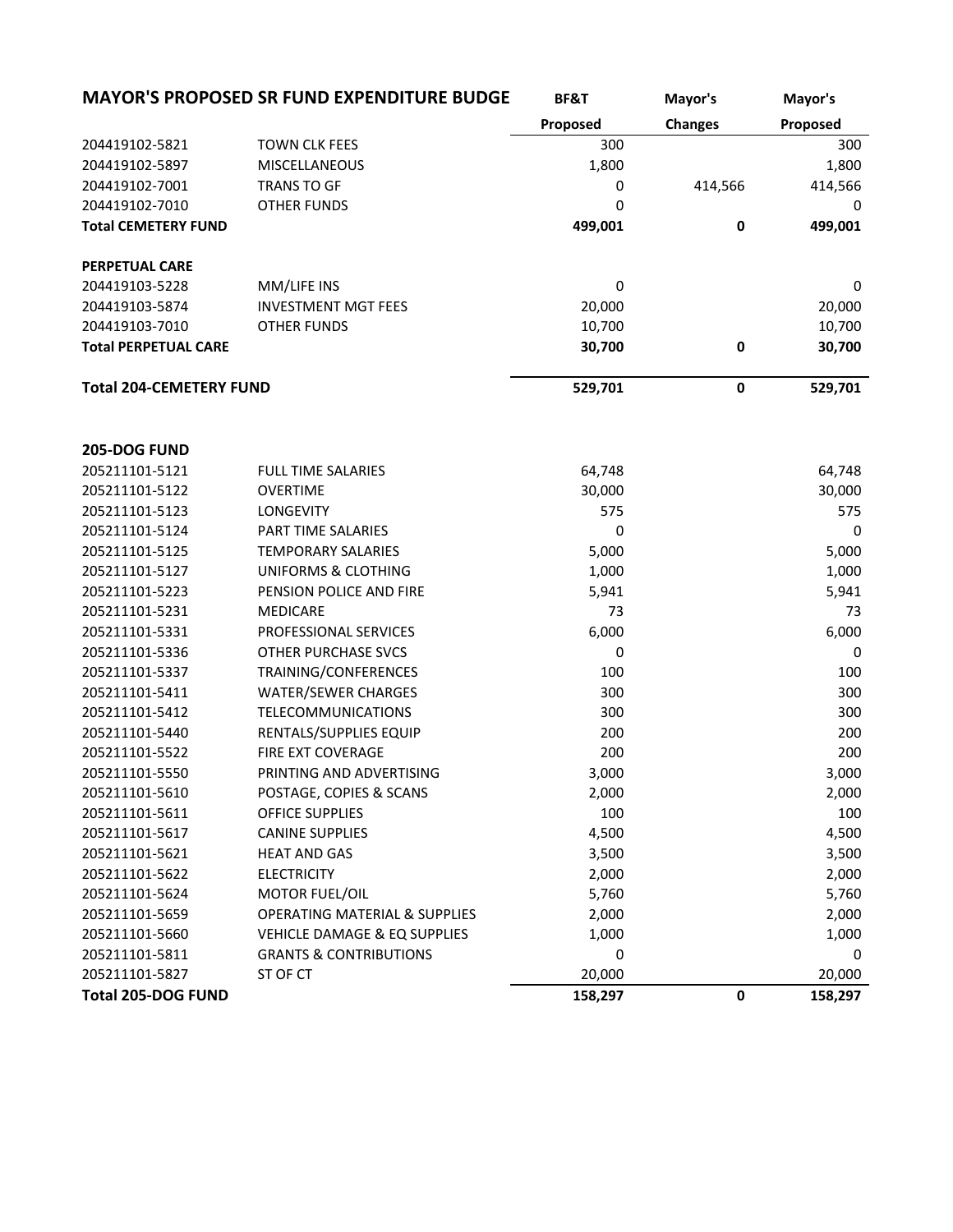|                                            | <b>MAYOR'S PROPOSED SR FUND EXPENDITURE BUDGE</b> | BF&T      | Mayor's        | Mayor's   |
|--------------------------------------------|---------------------------------------------------|-----------|----------------|-----------|
|                                            |                                                   | Proposed  | <b>Changes</b> | Proposed  |
|                                            |                                                   |           |                |           |
|                                            |                                                   |           |                |           |
| <b>208-SEWER FUND</b><br><b>SEWER FUND</b> |                                                   |           |                |           |
| 208315101-5121                             | <b>FULL TIME SALARIES</b>                         | 864,765   | (864, 765)     | 0         |
| 208315101-5122                             | <b>OVERTIME</b>                                   | 49,500    | (49,500)       | 0         |
| 208315101-5123                             | LONGEVITY                                         | 4,600     | (4,600)        | 0         |
| 208315101-5126                             | REIMBURSED OVERTIME                               | 1,650     | (1,650)        | 0         |
| 208315101-5127                             | <b>UNIFORMS &amp; CLOTHING</b>                    | 6,000     |                | 6,000     |
| 208315101-5220                             | <b>MERF EMPLOYER</b>                              | 131,503   | (131, 503)     | 0         |
| 208315101-5227                             | <b>WORKERS COMP</b>                               | 375,563   | (375, 563)     | 0         |
| 208315101-5228                             | MM/LIFE INS                                       | 2,700     | (2,700)        | 0         |
| 208315101-5231                             | <b>MEDICARE</b>                                   | 14,230    | (14, 230)      | 0         |
| 208315101-5237                             | <b>EMPLOYEE MED BENEFITS</b>                      | 413,474   | (413, 474)     | 0         |
| 208315101-5260                             | UNEMPLOYMENT COMP                                 | 4,400     | (4,400)        | 0         |
| 208315101-5331                             | PROFESSIONAL SERVICES                             | 183,750   |                | 183,750   |
| 208315101-5332                             | <b>LEGAL SERVICES</b>                             | 500       |                | 500       |
| 208315101-5337                             | TRAINING/CONFERENCES                              | 1,500     |                | 1,500     |
| 208315101-5343                             | <b>INSTALLATION AND REPAIR</b>                    | 56,000    |                | 56,000    |
| 208315101-5412                             | <b>TELECOMMUNICATIONS</b>                         | 8,400     |                | 8,400     |
| 208315101-5434                             | <b>MAINTENANCE CONTRACTS</b>                      | 15,000    |                | 15,000    |
| 208315101-5435                             | <b>BLDG GROUNDS MAINT &amp; REPAIRS</b>           | 5,500     |                | 5,500     |
| 208315101-5436                             | <b>EQUIPMENT MAINT &amp; REPAIR</b>               | 25,000    |                | 25,000    |
| 208315101-5440                             | RENTALS/SUPPLIES EQUIP                            | 7,000     |                | 7,000     |
| 208315101-5453                             | ENGINEERING/APPRAISALS                            | 100,000   |                | 100,000   |
| 208315101-5522                             | FIRE EXT COVERAGE                                 | 26,354    |                | 26,354    |
| 208315101-5526                             | <b>DAMAGE CLAIMS</b>                              | 10,000    |                | 10,000    |
| 208315101-5540                             | <b>ADVERTISING</b>                                | 0         |                | 0         |
| 208315101-5550                             | PRINTING AND ADVERTISING                          | 1,000     |                | 1,000     |
| 208315101-5611                             | <b>OFFICE SUPPLIES</b>                            | 900       |                | 900       |
| 208315101-5621                             | <b>HEAT AND GAS</b>                               | 3,125     |                | 3,125     |
| 208315101-5622                             | <b>ELECTRICITY</b>                                | 1,200     |                | 1,200     |
| 208315101-5624                             | MOTOR FUEL/OIL                                    | 35,000    |                | 35,000    |
| 208315101-5652                             | PROGRAM SUPPLIES                                  | 5,000     |                | 5,000     |
| 208315101-5659                             | <b>OPERATING MATERIAL &amp; SUPPLIES</b>          | 40,000    |                | 40,000    |
| 208315101-5660                             | VEHICLE DAMAGE & EQ SUPPLIES                      | 66,000    |                | 66,000    |
| 208315101-5740                             | OTHER MISC EQUIP                                  | 150,000   |                | 150,000   |
| 208315101-5746                             | MISC CAPITAL PROJECTS                             | 40,000    |                | 40,000    |
| 208315101-5815                             | MATTABASSETT DISTRICT                             | 3,977,474 |                | 3,977,474 |
| 208315101-5823                             | <b>ILLICIT DISCHARGE</b>                          | 30,000    |                | 30,000    |
| 208315101-5857                             | <b>BOND INTEREST</b>                              | 70,930    |                | 70,930    |
| 208315101-5858                             | <b>BOND PRINCIPAL</b>                             | 309,339   |                | 309,339   |
| 208315101-5872                             | <b>REFUNDS</b>                                    | 4,000     |                | 4,000     |
| 208315101-5897                             | MISCELLANEOUS                                     | 0         |                | 0         |
| 208315101-7001                             | TRANS TO GF                                       | 0         | 1,862,385      | 1,862,385 |
| 208315101-7010                             | <b>OTHER FUNDS</b>                                | 917,104   |                | 917,104   |
| <b>Total SEWER FUND</b>                    |                                                   | 7,958,461 | 0              | 7,958,461 |
|                                            |                                                   |           |                |           |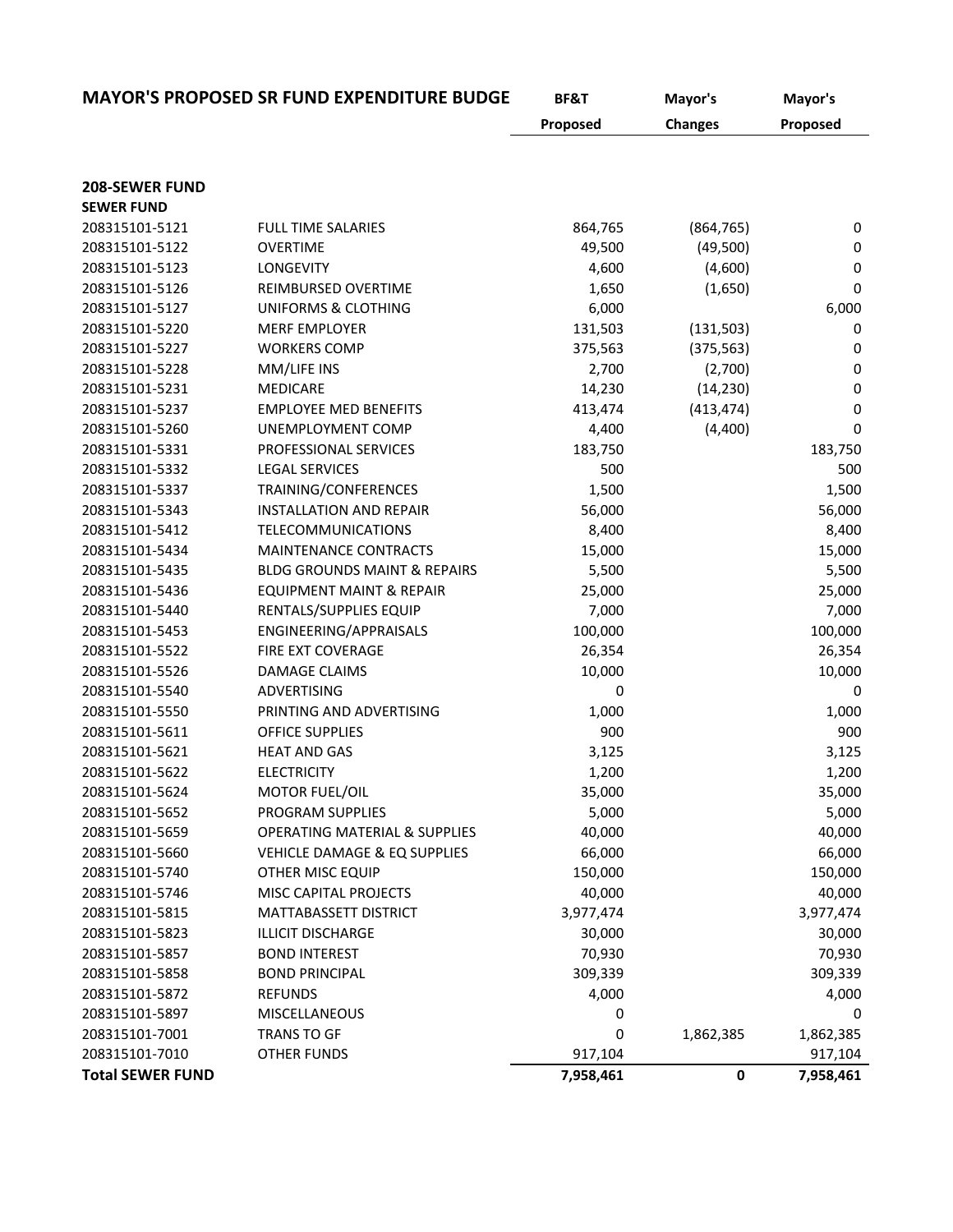|                                      | <b>MAYOR'S PROPOSED SR FUND EXPENDITURE BUDGE</b> | BF&T       | Mayor's        | Mayor's    |
|--------------------------------------|---------------------------------------------------|------------|----------------|------------|
|                                      |                                                   | Proposed   | <b>Changes</b> | Proposed   |
|                                      |                                                   |            |                |            |
| <b>283-RECREATION DONATION FUND</b>  |                                                   |            |                |            |
| 283420111-5124                       | <b>PART TIME SALARIES</b>                         | 10,000.00  |                | 10,000.00  |
| 283420111-5331                       | PROFESSIONAL SERVICES                             | 10,000.00  |                | 10,000.00  |
| 283420111-5436                       | EQUIPMENT, MAIN'T & REPAIRS                       | 10,000.00  |                | 10,000.00  |
| 283420111-5440                       | RENTALS/SUPPLIES EQUIPMENT                        | 30,000.00  |                | 30,000.00  |
| 283420111-5454                       | <b>CONSTRUCTION CONTRACTS</b>                     | 250,000.00 |                | 250,000.00 |
| 283420111-5540                       | ADVERTISING                                       | 5,000.00   |                | 5,000.00   |
| 283420111-5659                       | <b>OPERATING MATERIALS &amp; SUPPLIES</b>         | 15,000.00  |                | 15,000.00  |
|                                      | <b>Total 283-RECREATION DONATION FUND</b>         | 330,000.00 | 0.00           | 330,000.00 |
| 702-MEDICAL SELF INS FD              |                                                   |            |                |            |
| SELF INS FUND DELTA DENTAL           |                                                   |            |                |            |
| 702627101-5239                       | <b>BENEFIT PAYMENTS BOE</b>                       | 1,380,763  |                | 1,380,763  |
| 702627101-5240                       | <b>BENEFIT PAYMENTS CITY</b>                      | 92,255     |                | 92,255     |
| 702627102-5239                       | <b>BENEFIT PAYMENTS BOE</b>                       | 4,181,187  |                | 4,181,187  |
| 702627103-5121                       | <b>FULL TIME SALARIES</b>                         | 50,414     |                | 50,414     |
| 702627103-5123                       | <b>LONGEVITY</b>                                  | 0          |                | 0          |
| 702627103-5220                       | <b>MERF EMPLOYER</b>                              | 6,756      |                | 6,756      |
| 702627103-5231                       | <b>MEDICARE</b>                                   | 0          |                | 0          |
| 702627103-5239                       | <b>BENEFIT PAYMENTS BOE</b>                       | 17,510,532 |                | 17,510,532 |
| 702627103-5240                       | <b>BENEFIT PAYMENTS CITY</b>                      | 10,624,954 | (5,773,322)    | 4,851,632  |
| 702627103-5300                       | CONSULTING AND CONTRACTUAL                        | 10,000     |                | 10,000     |
| 702627103-5331                       | PROFESSIONAL SERVICES                             | 50,000     |                | 50,000     |
| 702627103-5528                       | <b>STOP LOSS INSURANCE</b>                        | 900,000    |                | 900,000    |
| 702627103-5611                       | <b>OFFICE SUPPLIES</b>                            | 500        |                | 500        |
| 702627103-5877                       | ADMINISTRATIVE                                    | 600,000    |                | 600,000    |
| 702627103-5886                       | ANTHEM INDEMNIFIED PLAN PYMTS                     | 818,094    |                | 818,094    |
| 702627103-5888                       | UNDISTRIBUTED CLAIMS                              | 600,000    |                | 600,000    |
| <b>Total 702-MEDICAL SELF INS FD</b> |                                                   | 36,825,455 | (5,773,322)    | 31,052,133 |
| <b>703-WORKERS COMPENSATION FUND</b> |                                                   |            |                |            |
| <b>WC ADMINISTRATIVE</b>             |                                                   |            |                |            |
| 703627103-5121                       | <b>FULL TIME SALARIES</b>                         | 45,344     |                | 45,344     |
| 703627103-5123                       | <b>LONGEVITY</b>                                  | 510        |                | 510        |
| 703627103-5220                       | <b>MERF EMPLOYER</b>                              | 5,319      |                | 5,319      |
| 703627103-5331                       | PROFESSIONAL SERVICES                             | 25,000     |                | 25,000     |
| 703627103-5352                       | DATA PROCESSING                                   | 12,000     |                | 12,000     |
| 703627103-5611                       | <b>OFFICE SUPPLIES</b>                            | 500        |                | 500        |
| 703627103-5617                       | <b>CANINE SUPPLIES</b>                            | 0          |                | 0          |
| 703627103-5811                       | <b>GRANTS &amp; CONTRIBUTIONS</b>                 | 175,000    |                | 175,000    |
| 703627103-5874                       | <b>INVESTMENT MGT FEES</b>                        | 90,000     |                | 90,000     |
| <b>Total WC ADMINISTRATIVE</b>       |                                                   | 353,673    | 0              | 353,673    |
| <b>WC BENEFIT PAYMENTS</b>           |                                                   |            |                |            |
| 703627105-5238                       | <b>BENEFIT PAYMENTS</b>                           | 2,350,000  |                | 2,350,000  |
| <b>Total WC BENEFIT PAYMENTS</b>     |                                                   | 2,350,000  | 0              | 2,350,000  |
|                                      |                                                   |            |                |            |

Total 703-WORKERS COMPENSATION FUND 2,703,673 0 2,703,673